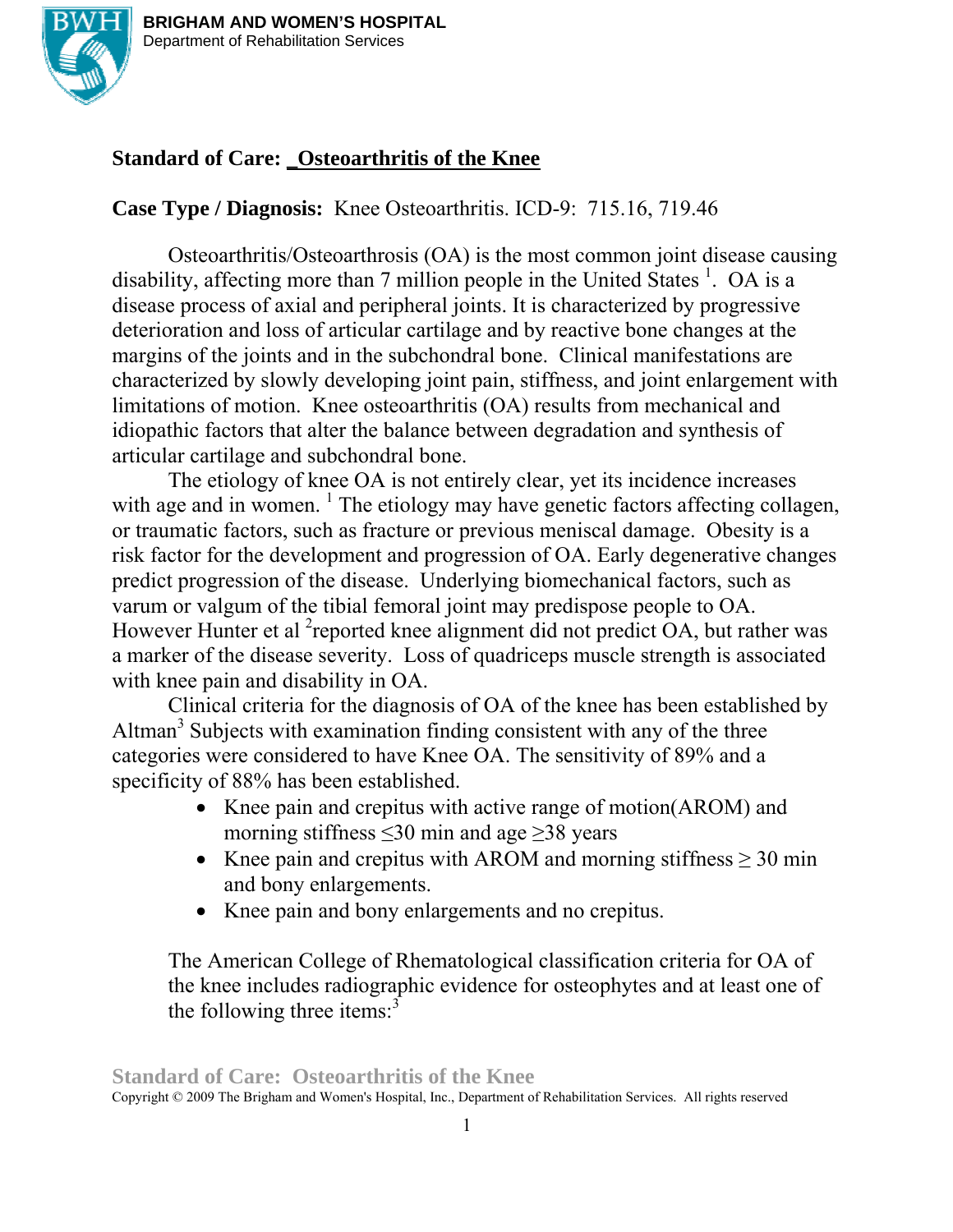- Age  $\geq$ 50yrs
- Morning stiffness  $\leq$  30 min in duration
- Crepitus on motion

Kellgren and Lawrence also defined a widely utilized grading system for radiographic evidence of knee OA.<sup>4</sup>

- Grade 1: doubtful narrowing of joint space and possible osteophytic lipping
- Grade 2: definite osteophytes, definite narrowing of joint space
- Grade 3: moderate multiple osteophytes, definite narrowing of joint space, some sclerosis and possible deformity of bone contour
- Grade 4: large osteophytes, marked narrowing of joint space, severe sclerosis and definite deformity of bone contour.

# **Indications for Treatment:**

- Increased Pain
- Impaired Range of Motion (ROM)
- Impaired functional mobility
- Impaired gait
- Impaired balance

## **Contraindications / Precautions for Treatment:**

- **Joint mobilization** is contraindicated in patients involved in a rheumatic flare when both OA and rheumatoid arthritis are present.
- **Modes of exercises** should be chosen to minimize joint reaction forces.
- **Modalities:** Please see appropriate modality procedures for contraindications and precautions for modality use.

# **Evaluation:**

**Medical History**: Review patients past medical history questionnaire intake form and medical history available in the longitudinal medical record (LMR) when available. Review diagnostic imaging in centricity or report in LMR. Note any possible trauma or history of fracture and previous surgical interventions.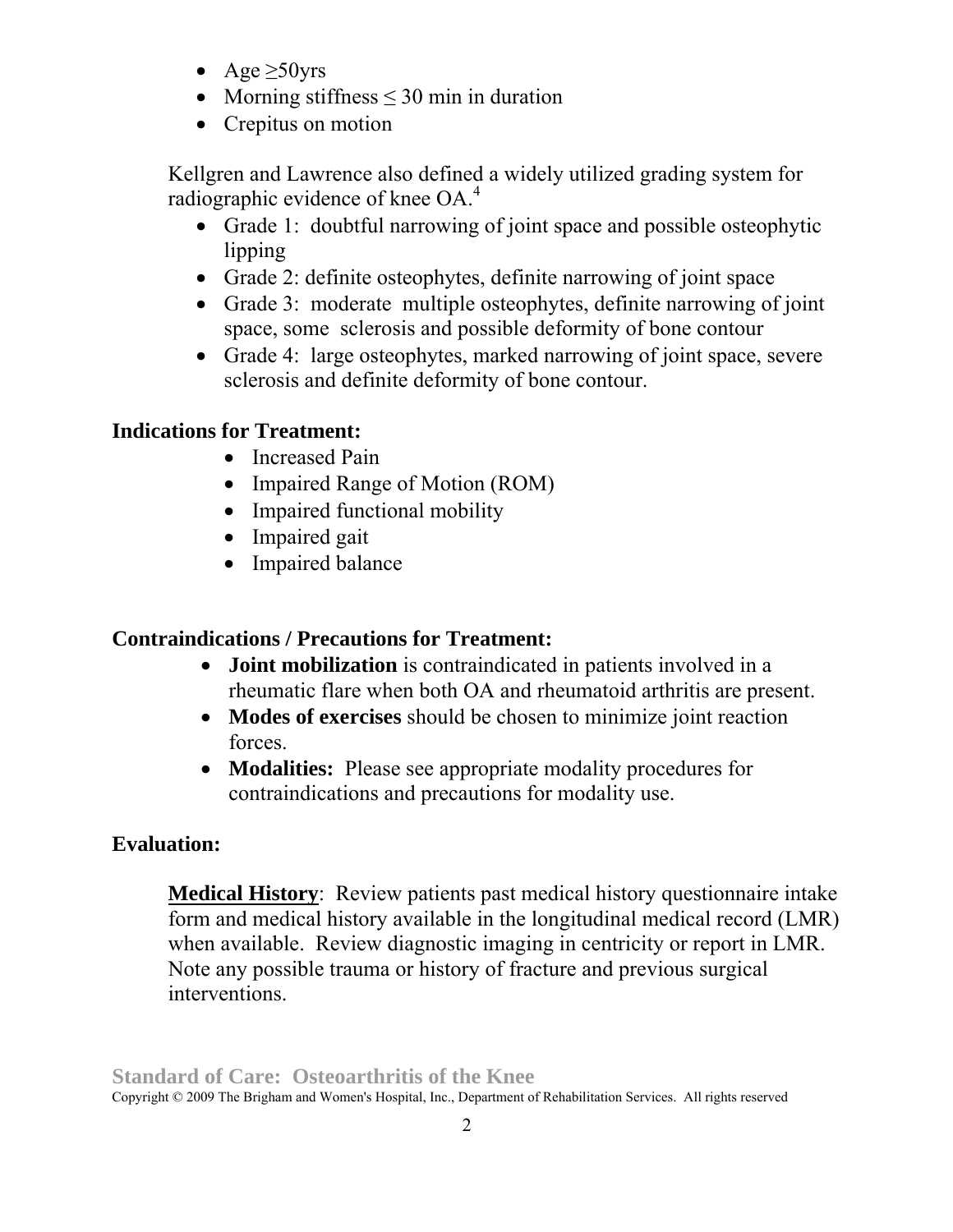**History of Present Illness**: Patients typically complain of morning stiffness and a "deep ache" in the joint. Pain is commonly aggravated by dampness or changes in barometric pressure. Patients will report stiffness and or pain after prolonged sitting or standing. Patients will typically have difficulties with squatting and bending activities and with stair negotiation.

**Social History**: Therapists should review patients work, home, social and recreational activities and environments. Areas of focus would be on weight-bearing activities, squatting activities, excessive walking, running, standing and carrying loads.

**Medications:** Acetaminophen is widely prescribed and considered to be low risk, yet studies have shown minimal benefit for pain reduction. Non steroidal (NSAIDS) are commonly prescribed, but they have significant side effects. Topical diclofenac has been shown to decrease the pain of knee OA with fewer GI side effects. Cycloooxygenase-2-selective inhibitors (COXIBS) have been shown to have side effects to the GI, cardiovascular, renal and hepatic systems. Glucosamine supplements are widely used with controversy with regard to their efficacy and long-term benefits.  $\frac{1}{1}$  Patients may also present having undergone injections, and using transdermal patches or narcotics for pain management.

#### **Examination** :

This section is intended to capture the most commonly used assessment tools for this case type/diagnosis. It is not intended to be either inclusive or exclusive of assessment tools.<sup>5</sup>

**Pain:** Measure on the Numeric rating scale (NRS), and body chart. Note activities that increase and decrease symptoms. **Palpation:** Joint line pain is a common finding especially the medial compartment. Palpation should include, but not limited to, quadriceps and patellar tendons, hamstring tendons, pes bursa, patella, lateral retinacular tissue and ilio-tibial band. **ROM:** arthro and osteo kinematics assessment, with passive and active ROM. Contractures and capsular patterns should be noted. Capsular pattern for the knee is flexion greater than extension. **Strength:** Use of Manual muscle testing, Resisted isometrics, endurance and functional testing, i.e., step ups/downs, squatting etc., and hand held dynamometry as appropriate. **Sensation:** Dermatome neurological screen with light touch.

**Standard of Care: Osteoarthritis of the Knee**  Copyright © 2009 The Brigham and Women's Hospital, Inc., Department of Rehabilitation Services. All rights reserved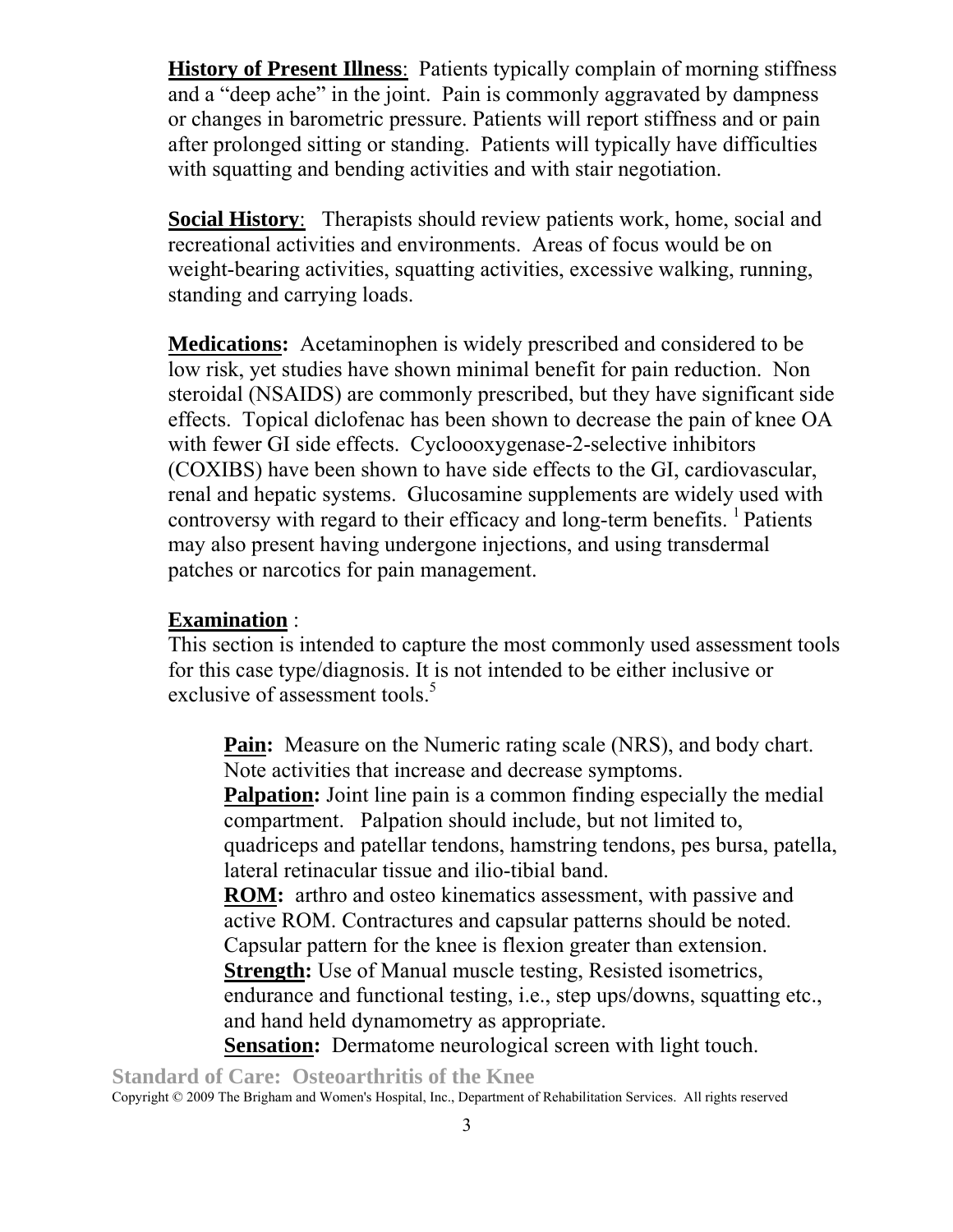**Posture/alignment:** Note pelvic positional faults. Note leg length discrepancy. Lateral compartment OA produces genu valgum and medial compartment OA produces genu varum. Note possible patellar positional faults. Note foot positional faults.

**Functional Outcomes:** Lower Extremity Functional Scale (LEFS) is used for outcome measures.

#### **Functional Tests:**

Assess weight bearing activities, transfers and stairs Assess gait and assistive device needs.

### **Balance and ProprioceptionTests**

Rhomberg, Berg or Tinnettis at therapist discretion.

# **Differential Diagnosis** 5,6

- Osteonecrosis and/or Fracture of the femur, tibia or patella
- Bursitis
- Meniscal tear
- Hip or ankle pathology
- Lyme Disease
- Tumor
- Mid- Lumbar radiculopathy
- Septic arthritis
- Patellar tendonitis

## **Assessment:**

Establish Diagnosis and Need for Skilled Services

**Problem List**: (Identify Impairment(s) and/ or dysfunction(s)) Impaired ROM Impaired Strength Impaired Gait Impaired balance Impaired proprioception Impaired joint mobility

Impaired knowledge

Impaired functional mobility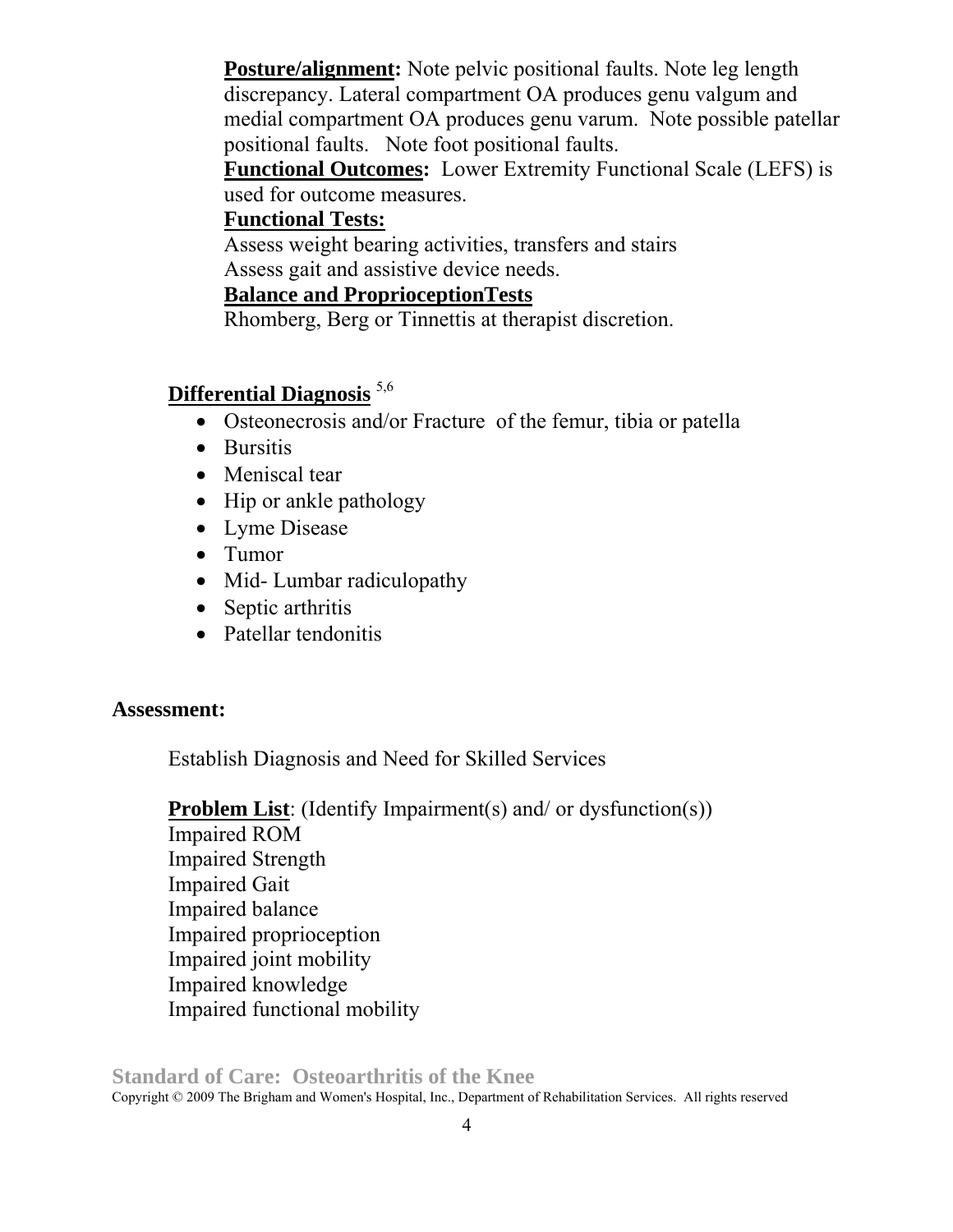### **Prognosis**:

 The effects of OA of the knee joint are irreversible and ultimately the patient may choose to undergo elective knee joint arthroplasty, however the incorporation of physical therapy treatment can assist to minimize the chronic symptoms of OA and facilitate improved functional capabilities of the patient.

**Goals:** (Measurable parameters and specific timelines to be included on evaluation form)

- Decreased pain as measured on numeric rating scale (NRS) or elimination of pain on body chart and or independent self pain management strategies.
- Increased ROM all impaired joint planes
- Increased Strength all impaired muscle groups
- Maximize gait quality and quantity, use appropriate assistive devices and orthosis as needed.
- Maximize functional mobility as measured by outcome measure or patient centered goal.
- Improved balance /proprioception
- Independence with home exercise program

## **Treatment Planning / Interventions:**

| <b>Established Pathway</b>  | Yes, see attached. | X No |
|-----------------------------|--------------------|------|
| <b>Established Protocol</b> | Yes, see attached. | X No |

#### **Interventions most commonly used for this case type/diagnosis.**

This section is intended to capture the most commonly used interventions for this case type/diagnosis. It is not intended to be either inclusive or exclusive of appropriate interventions.

- Aqua therapy- where available, currently not offered at BWH.
- Bracing: In some cases medial or lateral compartment unloader braces can be effective. Jamtvedt et al report that the evidence is unclear regarding the effect of braces in their systematic review<sup>7</sup>
- Strengthening: Non weight bearing progressive resistance exercise, with progression to functional or closed chain exercises as patients' pain allows. Jamtvedt et al found that there is high-quality evidence that exercise improves physical function and reduces pain.<sup>7</sup>

**Standard of Care: Osteoarthritis of the Knee** 

Copyright © 2009 The Brigham and Women's Hospital, Inc., Department of Rehabilitation Services. All rights reserved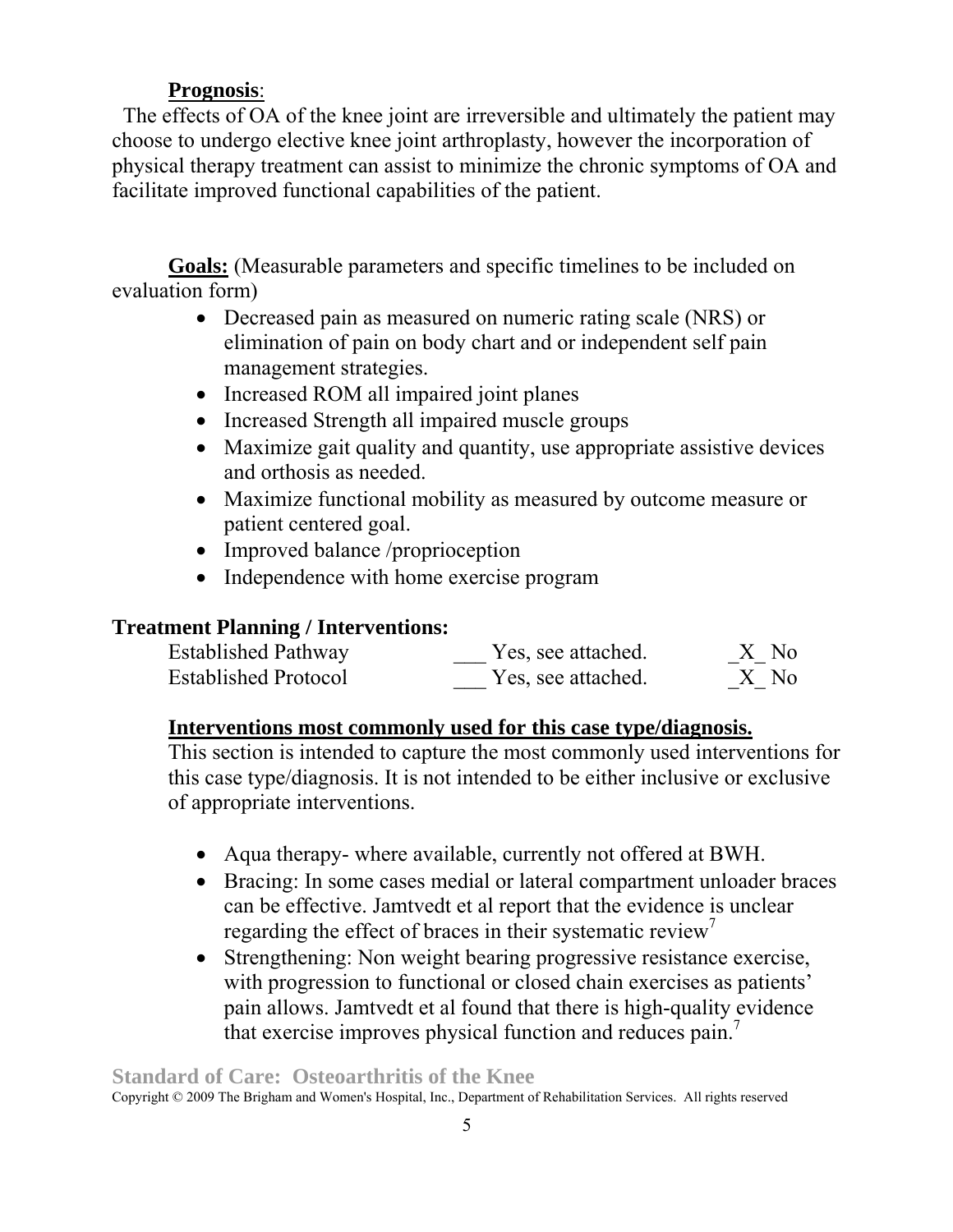- Stretching and normalizing muscle imbalances
- Gait training- assess for assistive devices and promote proper gait mechanics.
- Education in activity modification and home exercise/gym based programs and encouragement for weight reduction.
- Low impact conditioning exercise- swim. Bike, elliptical etc.
- Modalities- Jamtyedt et al report there is moderate-quality evidence that TENS stimulation reduces pain compared with placebo. Ultrasound effect is unclear as the evidence is of low quality. The effect of thermotherapy is unclear secondary to low-quality evidence. <sup>7</sup> See standards of care for all modalities

## **Frequency & Duration**:

1-2 X/wk for 4-6wks

## **Patient / family education:**

- Home therapeutic exercise program
- Joint protection techniques
- Proper use of assistive devices, braces and or orthotic use
- Appropriate foot wear
- Weight loss considerations

## **Recommendations and referrals to other providers:**

- Orthopedist
- Orthotist
- Rheumatologist
- Nutritionist

## **Re-evaluation / assessment:**

Standard Time Frame- 30 days or less if appropriate Other Possible Triggers- a significant change in signs and symptoms or acute trauma.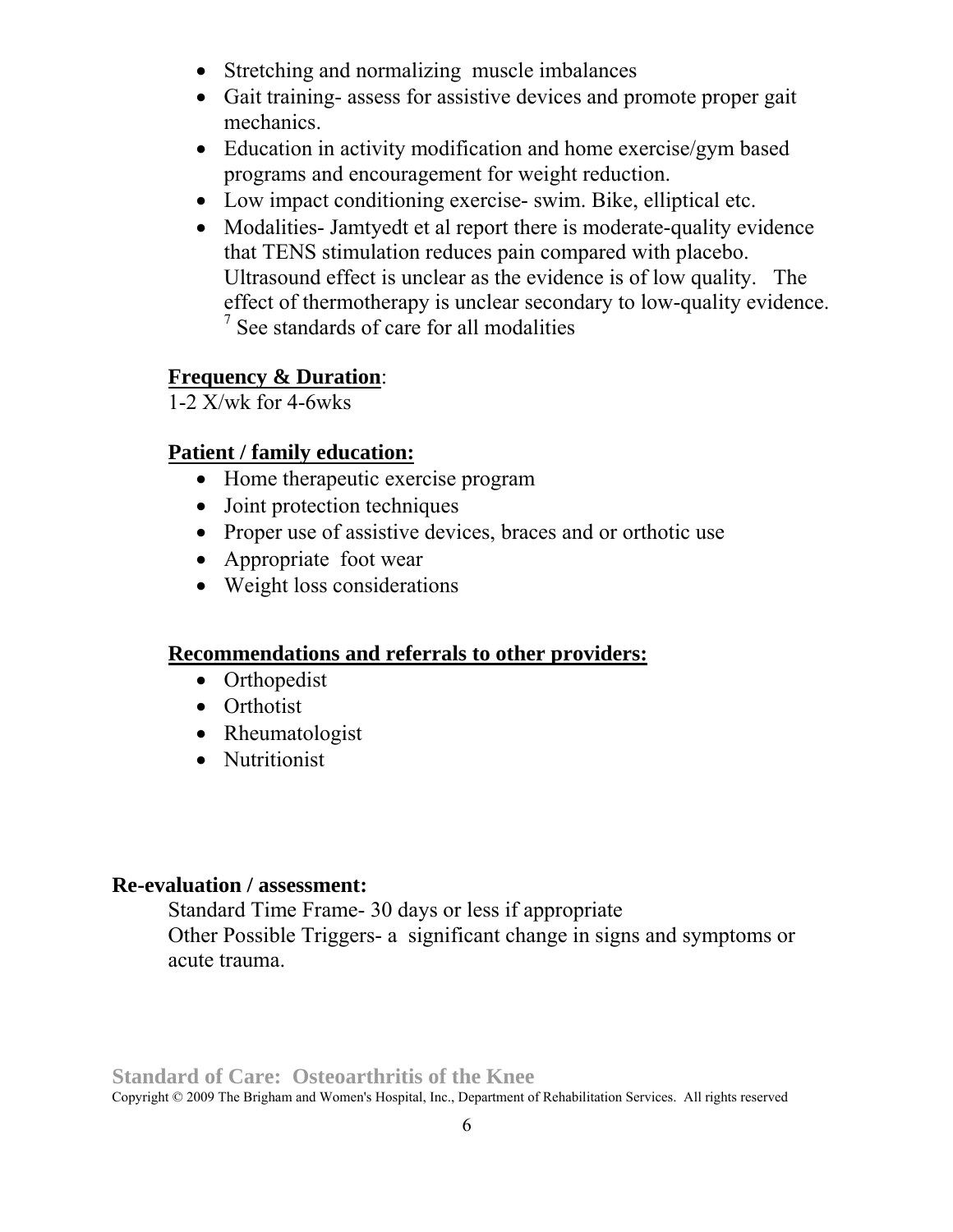#### **Discharge Planning:**

#### **Commonly expected outcomes at discharge**:

 Patients who undergo treatment should be independent with self pain management skills, independent with a home/gym based program that facilitates increased strength, flexibility, endurance, proprioception and functional mobility. Patients should be independent with the indications for and the application of all assistive devices and or equipment dispensed.

### **Transfer of Care**:

 Send patients back to the referring physician if symptoms do not change or "red flags" are present during the examination/re-examination.

#### **Patient's discharge instructions :**

 Patients should continue with home therapeutic program indefinitely as OA is a chronic disease process. If symptoms change or worsen patients should follow up with their referring physician.

Amy Butler Adele Gagne Kenneth Shannon 6/2003 Barbara Odaka

Amy Butler PT, 3/2009 Michael Cowell PT

Authors: **Reviewed by**;

Reginald Wilcox

## Revised: Reviewed by:

 Stephanie Boudreau, PT Leigh De Chaves, PT